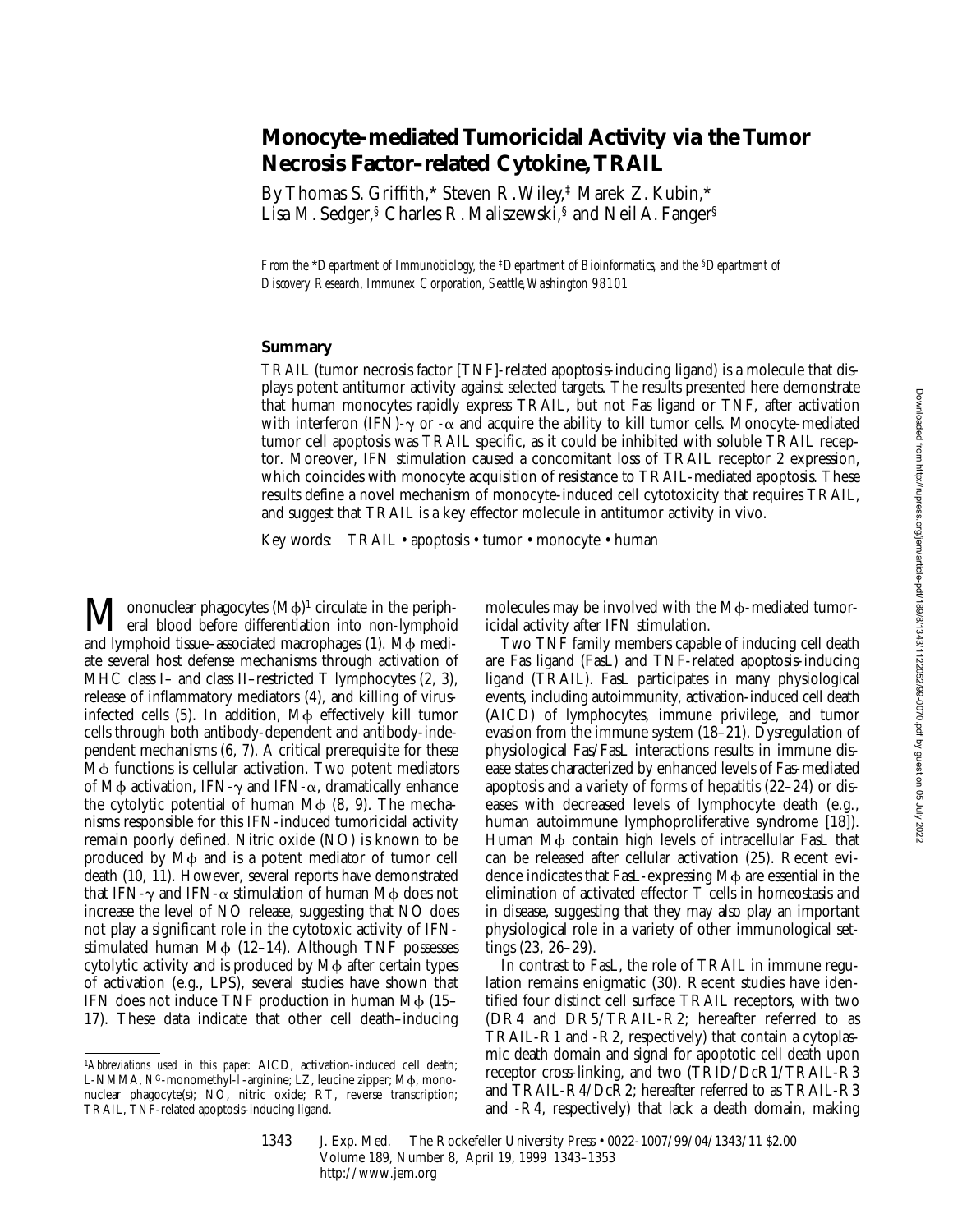them unable to signal for cell death (31–37). Recombinant, soluble forms of TRAIL are potent mediators of tumor cell apoptosis, while demonstrating minimal cytotoxicity toward normal tissues in vitro and in vivo (38–40). The cell death induced by TRAIL displays many of the same characteristics observed with other apoptotic molecules (i.e., FasL and TNF), such as caspase activation, DNA fragmentation into oligonucleosomal "ladders," annexin V binding, and the morphological membrane blebbing and apoptotic body release (30, 38, 41). This tumoricidal activity occurs on  $\sim$ 2/3 of the  $>$ 30 hematopoietic and nonhematopoietic tumor cell lines tested (30, 36, 38, 42). Such studies not only support the potential use for TRAIL as an antitumor therapeutic agent (30, 38, 40), but suggest that TRAIL may be an innate effector molecule involved in the elimination of a broad range of spontaneously arising tumor cells. The results presented here identify a novel mechanism by which M $\phi$  induce tumor cell apoptosis via TRAIL.

#### **Materials and Methods**

*Reagents and mAbs.* Reagents and sources were as follows: IL-1, IL-2, IL-3, IL-4, IL-6, IL-7, IL-15, GM-CSF (100 ng/ml; Immunex); IFN- $\alpha$ , IFN- $\gamma$ , IL-10, IL-12 (100 ng/ml; Genzyme Corp.); LPS (5 ng/ml; DIFCO); MOPC-21, nonspecific IgG1 isotype control; MOPC-173, nonspecific IgG2a isotype control; M181, IgG1 anti-TRAIL (Immunex); mAb11, IgG1 anti-TNF; NOK-1, IgG1 anti-FasL (PharMingen). The mAbs against the four TRAIL receptors (M271, IgG2a anti–TRAIL-R1; M413, IgG1 anti–TRAIL-R2; M430, IgG1 anti–TRAIL-R3; and M444, IgG1 anti–TRAIL-R4) were produced at Immunex by immunizing BALB/c mice (The Jackson Laboratory) with a purified fusion protein consisting of the extracellular domain of human TRAIL-R1, -R2, -R3, or -R4 coupled to the constant region of human IgG1 (huTRAIL-R:Fc) in Titermax (CytRx Corporation). Mice were boosted three times, and spleen cells were fused with the murine myeloma NS1 in the presence of 50% polyethylene glycol in PBS followed by culture in DMEM/HAT and DMEM/HT selective media. Supernatants from positive wells were tested for the ability to bind the appropriate TRAIL receptor in an ELISA (cell-based ELISA using CV1 cells transfected with TRAIL receptor cDNA) and reactivity to huTRAIL-R:Fc in Western blots. Hybridomas that produced antibodies that bound to huTRAIL-R:Fc, but not human IgG1, were cloned by three rounds of limiting dilution. All mAbs were purified by protein A affinity chromatography. The matrix metalloproteinase inhibitors, TAPI (TNF protease inhibitor [43]) and KB8301, were obtained from Immunex and PharMingen, respectively. The soluble fusion proteins TRAIL-R2:Fc, Fas:Fc, and TNFR:Fc were produced at Immunex. The leucine zipper (LZ)-TRAIL expression plasmid (34) and the production and purification of LZ-huTRAIL (40) have been described previously.

*Cell Lines.* The ovarian carcinoma cell line (OVCAR3) was obtained from Dr. Richard F. Camalier, Developmental Therapeutics Program, Division of Cancer Treatment and Diagnosis, National Cancer Institute (Bethesda, MD). The human melanoma cell lines (WM 793 and 164) were obtained from Dr. M. Herlyn, Wistar Institute (Philadelphia, PA). The human prostate carcinoma cell line (PC-3) was obtained from Dr. Michael Cohen, University of Iowa (Iowa City, IA). The human colon carcinoma cell line (Colo205) and the human lung adenocarcinoma cell line (H2126) were provided by Dr. Brian Gliniak and Tim Lofton, respectively (Immunex). L929 cells and normal human foreskin fibroblasts were obtained from American Type Culture Collection. All tumor cell lines were cultured as directed. The normal human lung fibroblasts were purchased from Clonetics Corporation and cultured as directed.

*Isolation of Human Mφ.* Peripheral blood Mφ were enriched using countercurrent elutriation. Cells from leukopheresis packs obtained from healthy volunteers were loaded onto a JE-5 elutriator (Beckman), and 50-ml fractions were collected while increasing the flow rate from 65 to 85 ml/min at 2,000 rpm. M $\phi$ -enriched fractions generated from a flow rate  $>75$  ml/min were  $>90\%$  CD14<sup>+</sup> as assessed by flow cytometric analysis using TUK-4, an IgG2a anti-CD14 (Caltag Laboratories, Inc.).

*Flow Cytometry.* Untreated or cytokine-stimulated Mφ were incubated with the following unlabeled primary mAbs for 1 h at 48C: MOPC-21, MOPC-173, M181, M271, M413, M430, M444, mAb11, and NOK-1. After three washes, primary antibody binding was detected with a PE-conjugated, Fc-specific, mouse anti-human  $F(ab')_2$  (Jackson ImmunoResearch Laboratories). Staining for TNF was done in the presence of the matrix metalloproteinase inhibitor, TAPI (50  $\mu$ M). Staining for FasL was done in the presence of the matrix metalloproteinase inhibitor, KB8301 (10  $\mu$ M). Cells were analyzed immediately after staining or fixed in 1% paraformaldehyde until analysis on a FACSCalibur™ (Becton Dickinson).

TRAIL-mediated Killing of Human Tumor Cells. Mo were cultured for 12 h in medium alone, GM-CSF, IFN- $\gamma$ , or IFN- $\alpha$ , washed, and resuspended in complete medium. Tumor cells were labeled with 100  $\mu$ Ci of <sup>51</sup>Cr for 1 h at 37°C, washed three times, and resuspended in complete medium. To determine TRAILinduced death, 51Cr-labeled tumor cells (104/well) were incubated with varying numbers of  $M\phi$  effector cells for 8 h. As a positive control, soluble LZ-TRAIL was added to the target cells at the indicated concentrations. In some cultures, TRAIL-R2:Fc, Fas: Fc, or TNFR: Fc  $(20 \mu g/ml)$  was added to the M $\phi$  effector cells 15 min before adding tumor cell targets. All cytotoxicity assays were performed in round-bottomed 96-well plates, and the percent specific lysis was calculated as:  $100 \times$  (experimental cpm  $$ spontaneous cpm)/(total cpm  $-$  spontaneous cpm). Spontaneous and total release were determined in the presence of either medium alone or 1% NP-40, respectively. The presence of TRAIL-R2:Fc, Fas:Fc, or TNFR:Fc during the assay had no effect on the level of spontaneous release of  ${}^{51}Cr$  by the target cells. For analysis of tumor cell apoptosis, tumor cell targets were incubated with unstimulated or cytokine-stimulated  $M\phi$  as described above. Apoptotic cell death of the tumor cells was measured by flow cytometry using FITC-conjugated annexin V and propidium iodide (Apoptosis detection kit; R&D Systems) as per the manufacturer's protocol. Light scatter characteristics were used to identify the tumor cells.

*Inhibition of NO Synthesis.* The specific inhibitor of NO synthase, *N*G-monomethyl-l-arginine (L-NMMA; AerBio, Ltd.), was used to block  $M\phi$  NO production (44). M $\phi$  were stimulated with the appropriate cytokine and then incubated with the tumor cell targets as above. M $\phi$  were cultured in the presence of 300  $\mu$ M L-NMMA at all steps throughout the assay. The presence of L-NMMA had no effect on the level of spontaneous release of 51Cr by the target cells during the assay.

*TNF-mediated Killing of L929 Cells.* M $\phi$  were cultured for 2 or 12 h in medium alone or LPS (5 ng/ml), washed, and resuspended in complete medium. L929 cells were labeled with 100  $\mu$ Ci of  $51Cr$  for 1 h at 37 $°C$ , washed three times, and resuspended in com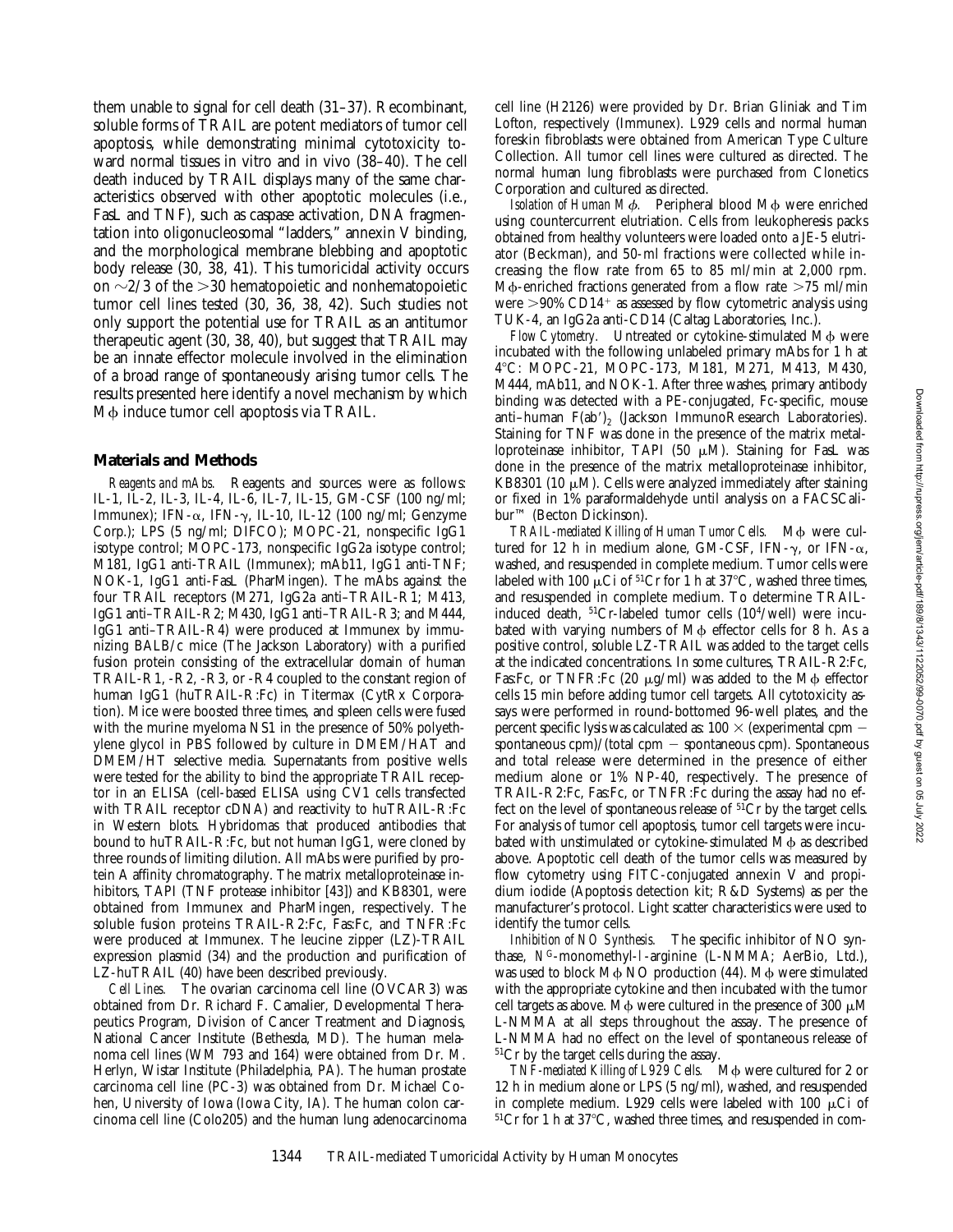plete medium. To determine TNF-induced death, 51Cr-labeled L929 cells (104/well) were incubated with varying numbers of M $\phi$  effector cells for 8 h. As a positive control, soluble TNF was added to the target cells at the indicated concentrations. In some cultures, TNFR:Fc or TRAIL-R2:Fc  $(20 \mu g/ml)$  was added to the M $\phi$  effector cells 15 min before adding tumor cell targets. L929 cytotoxicity assays were performed in an identical manner as for the human tumor cell lines. The presence of TNFR:Fc or TRAIL-R2:Fc during the assay had no effect on the level of spontaneous release of <sup>51</sup>Cr by the L929 target cells.

*TRAIL-mediated Killing of M* $\phi$ *.* M $\phi$  were cultured for 12 h in medium alone or with cytokine (IL-1, IL-2, IL-3, IL-4, IL-7, IL-10, IL-12, IL-15, GM-CSF, or IFN- $\gamma$ ; all cytokines were used at 100 ng/ml), and then labeled with 100  $\mu$ Ci of <sup>51</sup>Cr for 1 h at 37°C, washed three times, and resuspended in complete medium. To determine sensitivity to TRAIL-induced death, 51Cr-labeled M $\phi$  (10<sup>6</sup>/well) were incubated with LZ-TRAIL for 8 h. Assays were performed as described above.

*Reverse Transcription PCR.* Total RNA was isolated from M $\phi$ with TRIzol reagent (Life Technologies) as per the manufacturer's instructions. RNA samples (1  $\mu$ g each) were tested for DNA contamination by 30 cycles of PCR with human  $\beta$ -actin primers. After it was shown that there was no DNA contamination, cDNA synthesis was performed using an RNA PCR kit (Perkin-Elmer) with the supplied oligo  $d(T)_{16}$  primer. Reverse transcription was performed using a thermal program of  $25^{\circ}$ C for 10 min, 42 $^{\circ}$ C for 30 min, and  $95^{\circ}$ C for 5 min. PCR reactions were performed using the following primers: human  $\beta$ -actin (forward:  $5'$ -GAAACTAC-CTTCAACTCCATC-3'; reverse: 5'-CGAGGCCAGGATGGA-GCCGCC-3'); human TRAIL-R1 (forward: 5'-CTGAGCAA-CGCAGACTCGCTGTCCAC-3'; reverse: 5'-TCCAAGGACA-CGGCAGAGCCTGTGCCAT-3'); human TRAIL-R2 (forward: 5'-GCCTCATGGACAATGAGATAAAGGTGGCT-3'; reverse: 5'-CCAAATCTCAAAGTACGCACAAACGG-3'); human TRAIL-R3 (forward: 5'-GAAGAATTTGGTGCCAAT-GCCACTG-3'; reverse: 5'-CTCTTGGACTTGGCTGGGAGA-TGTG-3'); human TRAIL-R4 (forward: 5'-CTTTTCCGG-CGGCGTTCATGTCCTTC-3'; reverse: 5'-GTTTCTTCCA-GGCTGCTTCCCTTTGTAG-3'); and human TRAIL (forward: 5'-CAACTCCGTCAGCTCGTTAGAAAG-3'; reverse: 5'-TTAGACCAACAACTATTTCTAGCACT-3'), giving prod-



1345 Griffith et al.

ucts of 219, 506, 502, 612, 453, and 443 bp, respectively.  $\beta$ -actin PCR cycle conditions were  $95^{\circ}$ C for 45 s,  $55^{\circ}$ C for 1 min, and 72°C for 45 s for 30 cycles. TRAIL-R1, -R2, and -R3 cycle conditions were  $94^{\circ}$ C for 1 min,  $55^{\circ}$ C for 1 min, and  $72^{\circ}$ C for 1 min for 30 cycles. TRAIL-R4 cycle conditions were  $95^{\circ}$ C for 4 min 15 s, followed by 30 cycles of  $95^{\circ}$ C for 45 s,  $60^{\circ}$ C for 45 s, and  $72^{\circ}$ C for 45 s. TRAIL cycle conditions were 95 $^{\circ}$ C for 45 s,  $55^{\circ}$ C for 45 s, and  $72^{\circ}$ C for 45 s for 30 cycles. Samples were resolved on a 2% agarose gel and visualized with ethidium bromide.

### **Results**

*Human M*f *Stimulated with IFN Upregulate TRAIL.* To compare the difference in TRAIL, FasL, and TNF surface expression, peripheral blood human M $\phi$  were isolated and cultured with several molecules known to induce  $M\phi$ activation and differentiation (IFN- $\gamma$ , IFN- $\alpha$ , GM-CSF, and LPS), and then examined by flow cytometry. Significant TRAIL expression was detected on the M $\phi$  cultured for 12 h in the presence of either IFN- $\gamma$  or IFN- $\alpha$ , but not with either GM-CSF or LPS (Fig. 1 A). In contrast, FasL expression on  $M\phi$  was undetectable after either 2- or 12-h stimulation with any of the cytokines or LPS in the presence of the metalloproteinase inhibitor, KB8301 (Fig. 1 A). Analysis of the surface levels of TNF demonstrated no measurable increase after stimulation with IFN- $\gamma$  or IFN- $\alpha$ ; however, stimulation with LPS for 2 h led to increased surface levels of TNF that disappeared by 12 h (Fig. 1 B). To inhibit the cleavage of membrane TNF, M $\phi$  were cultured in the presence of the metalloproteinase inhibitor, TAPI (TNF protease inhibitor [43]). These data demonstrate that TRAIL, but not FasL and TNF, is induced after IFN stimulation, and that the expression of TRAIL and TNF on  $M\phi$  is regulated by distinct activation stimuli and with different kinetics.

IFN-stimulated M $\phi$  Kill Tumor Cells via a TRAIL-depen*dent Mechanism.* The results from Fig. 1 demonstrate that M $\phi$  stimulated with IFN upregulate the expression of TRAIL

> **Figure 1.** TRAIL, FasL, and TNF expression on human  $M\phi$ . (A)  $M\phi$  were incubated for 2 or 12 h in the absence or presence of IFN- $\gamma$ , IFN- $\alpha$ , GM-CSF, or LPS and then analyzed for TRAIL or FasL surface expression. Filled histograms represent staining at 12 h by either M181 (anti-TRAIL mAb) or NOK-1 (anti-FasL mAb). Open histograms represent staining at 2 h with the same mAb, whereas dotted histograms represent staining with isotype control mAb.  $(B)$  M $\phi$  were incubated as in A and then analyzed for TNF surface expression. Filled histograms represent staining at 2 h by mAb11 (anti-TNF mAb). Open histograms represent staining at 12 h with the same mAb, whereas dotted histograms represent staining with isotype control mAb. Histograms represent  $10^4$  gated M $\phi$  in all conditions, and viability was  $>95\%$  as assessed by propidium iodide exclusion. These observations were reproduced using Mφ from at least five different donors.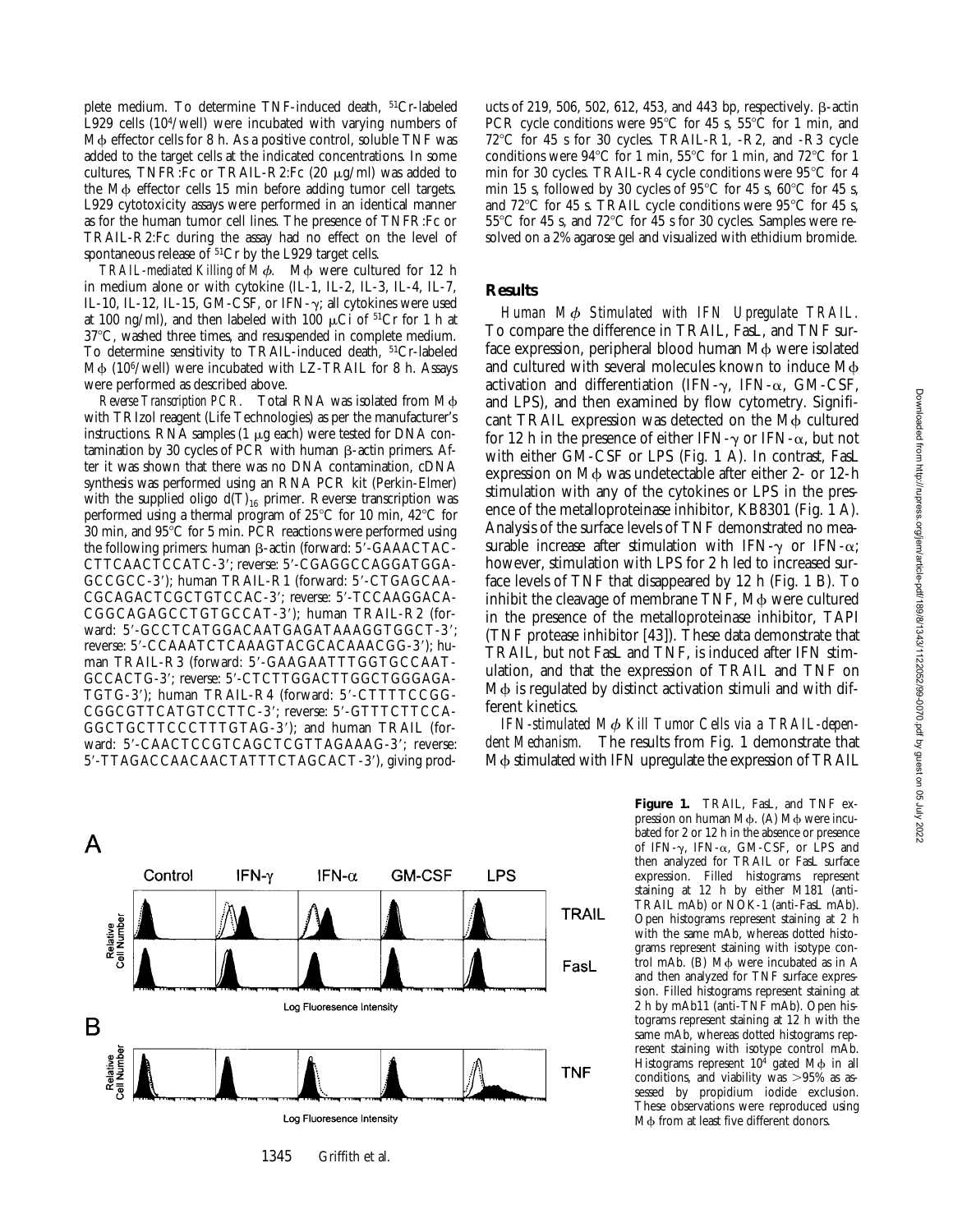on the cell surface. Thus, to examine the functional activity of TRAIL in this setting,  $M\phi$  were stimulated with either GM-CSF, IFN- $\gamma$ , or IFN- $\alpha$  for 12 h and then cultured in the presence of OVCAR3, a TRAIL-sensitive human ovarian carcinoma cell line. Although the unstimulated or GM-CSF-treated M $\phi$  demonstrated minimal tumoricidal activity toward OVCAR3, the M $\phi$  stimulated with IFN- $\gamma$ or IFN- $\alpha$  were potent killers of these TRAIL-sensitive tumor cells over a broad range of E/T ratios (Fig. 2 A). A titration of both IFN- $\gamma$  and IFN- $\alpha$  concentrations revealed that as little as 10 pg/ml led to enhanced  $M\phi$  cytotoxicity against the tumor cells; however, GM-CSF did not induce any antitumor activity at any concentration tested (100 ng/ml to 10 pg/ml; data not shown). Moreover, the IFN-stimulated M $\phi$  were as effective in killing the tumor target cells as recombinant, soluble TRAIL (LZ-TRAIL [34]). The tumoricidal activity of IFN-stimulated M $\phi$  was also examined on a TRAIL-resistant human melanoma cell line, WM 164, and a TRAIL-sensitive human melanoma cell line, WM 793 (38). The TRAIL-resistant melanoma (WM 164) was also resistant to the M<sub>b</sub>-mediated cytotoxicity, whereas the TRAIL-sensitive melanoma (WM 793) was quite sensitive to the cytotoxic activity of either IFN- $\gamma$ – or IFN- $\alpha$ –stimulated  $M\phi$  (Fig. 2, B and C). The tumoricidal activity of both IFN- $\gamma$ – or IFN- $\alpha$ –stimulated M $\phi$  was seen from multiple donors and with other TRAIL-sensitive tumor cells (Table



1346 TRAIL-mediated Tumoricidal Activity by Human Monocytes

**Figure 2.** TRAIL-mediated tumoricidal activity by human M $\phi$  occurs after stimulation with IFN.  $(A-D)$  M $\phi$  were incubated for 12 h in the absence or presence of either GM-CSF, IFN- $\gamma$ , or IFN- $\alpha$  and then cultured for 8 h with <sup>51</sup>Cr-labeled (A) OVCAR3, (B) WM 164, or (C) WM 793 target cells at the indicated E/T ratios. As a positive control, soluble LZ-TRAIL (LZT) was added to target cells at the indicated concentrations. (D) Inclusion of the fusion protein TRAIL-R2:Fc  $(20 \mu g/ml)$  to 12-h IFN- $\gamma$ -stimulated M $\phi$  inhibited killing of WM 793 target cells, whereas addition of Fas:Fc (20  $\mu$ g/ml) did not. (E and F) Addition of the NO inhibitor L-NMMA (300  $\mu$ M) did not alter the antitumor activity of (E) IFN- $\gamma$ - or (F) IFN- $\alpha$ -stimulated M $\phi$  against WM 793 target cells. Data points represent the mean of triplicate wells, and experiments were repeated at least three times with similar results. For clarity, SD bars were omitted from the graphs, but were  $\leq$ 10% of the value of all points.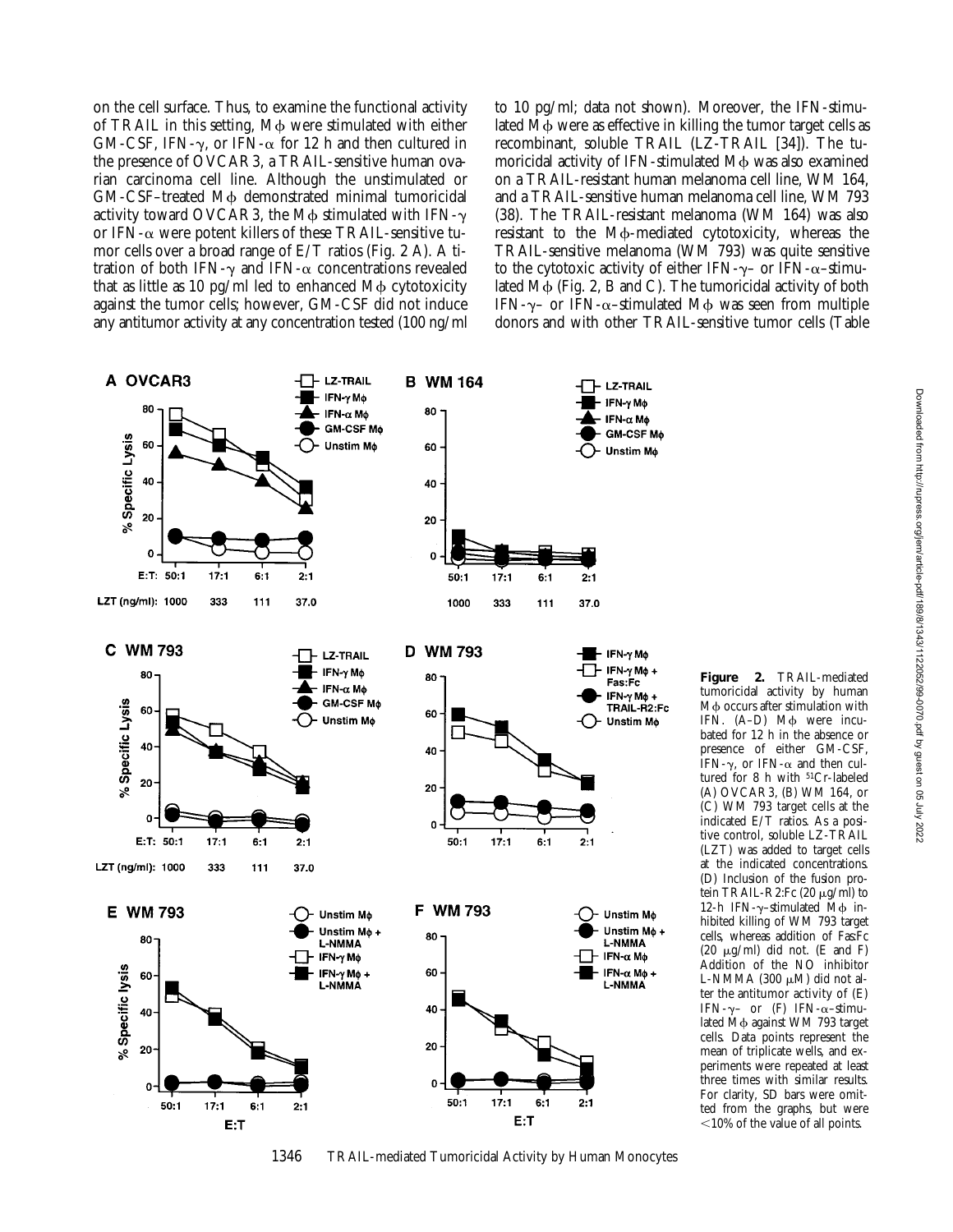| Tumor cell target               | Donors<br>tested | $M\phi^*$     |               |                 |                 |                          |
|---------------------------------|------------------|---------------|---------------|-----------------|-----------------|--------------------------|
|                                 |                  | Unstimulated  | GM-CSF        | IFN- $\gamma$   | IFN- $\alpha$   | $LZ$ -TRAIL <sup>‡</sup> |
| H2126 (lung adenocarcinoma)     | 3                | $1.3 \pm 0.9$ | $1.3 \pm 1.3$ | $47.5 \pm 4.0$  | $36.1 \pm 11.9$ | $59.0 \pm 5.9$           |
| PC-3 (prostate carcinoma)       | 4                | $3.3 \pm 2.0$ | $2.0 \pm 1.7$ | $57.2 \pm 7.6$  | $41.5 \pm 5.2$  | $67.5 \pm 4.2$           |
| Colo205 (colon carcinoma)       | 3                | $2.3 \pm 2.1$ | $1.8 \pm 4.2$ | $46.1 \pm 3.0$  | $38.4 \pm 7.1$  | $58.3 \pm 3.1$           |
| OVCAR3 (ovarian carcinoma)      | 5                | $5.8 \pm 4.3$ | $6.3 \pm 3.8$ | $59.4 \pm 13.2$ | $47.5 \pm 7.5$  | $65.4 \pm 11.0$          |
| MDA 231 (breast adenocarcinoma) | 3                | $2.0 \pm 0.7$ | $2.4 \pm 0.3$ | $39.6 \pm 6.8$  | $31.2 \pm 8.8$  | $57.7 \pm 10.7$          |
| WM 164 (melanoma)               | 3                | $0.9 \pm 0.4$ | $2.4 \pm 0.8$ | $9.3 \pm 2.7$   | $4.4 \pm 2.1$   | $3.2 \pm 0.9$            |
| WM 793 (melanoma)               | 5                | $3.6 \pm 4.2$ | $4.8 \pm 4.2$ | $45.6 \pm 14.6$ | $43.7 \pm 4.5$  | $48.6 \pm 6.8$           |
| Normal lung fibroblasts         | $\overline{c}$   | $4.1 \pm 0.1$ | $4.1 \pm 2.3$ | $3.2 \pm 1.3$   | $0.9 \pm 1.2$   | $1.0 \pm 1.0$            |
| Normal foreskin fibroblasts     | $\overline{c}$   | $3.9 \pm 1.2$ | $3.2 \pm 2.0$ | $2.9 \pm 1.0$   | $2.6 \pm 1.4$   | $2.1 \pm 1.1$            |
|                                 |                  |               |               |                 |                 |                          |

**Table I.** *Tumoricidal Activity of Cytokine-stimulated M*f

\*Mean percent specific lysis  $(+SD)$  at 50:1 M $\phi$  to target cell ratio.

<sup>‡</sup>Mean percent specific lysis (+SD) with 1  $\mu$ g/ml LZ-TRAIL.

Means were calculated from experiments performed with  $M\phi$  from the indicated number of donors.

I). Two normal human fibroblast cell types were also tested for sensitivity to the cytokine-stimulated  $M\phi$  and were found to be resistant in all conditions from multiple donors.

Although FasL was not detected on the surface of the activated  $M\phi$  (Fig. 1 A), activated  $M\phi$  have been shown to release soluble FasL from intracellular stores (25). Therefore, to confirm that the observed tumoricidal activity was specific to TRAIL and not FasL, IFN- $\gamma$ -stimulated M $\phi$ were pretreated with either TRAIL-R2:Fc (35) or Fas:Fc before adding the tumor cell targets. The TRAIL-R2:Fc reduced target cell death to control (unstimulated  $M\phi$ effector) levels, whereas Fas:Fc did not alter the ability of the IFN- $\gamma$ –treated M $\phi$  to mediate tumor lysis (Fig. 2 D). Finally, to determine whether  $M\phi$  NO production contributed to the measured cytotoxic activity,  $M\phi$  were stimulated as above but in the absence or presence of the NO synthase inhibitor, L-NMMA (44). The cytotoxic activity of the IFN- $\gamma$ – and IFN- $\alpha$ –stimulated M $\phi$  was not decreased in the presence of L-NMMA compared with  $M\phi$ stimulated in the absence of the inhibitor (Fig. 2, E and F). Similar results were observed with other tumor cell targets (data not shown). Furthermore, analysis of NO production by the M<sub>Φ</sub> after 12 h stimulation, as measured by the accumulation of nitrite, revealed no increase in nitrite levels in the culture supernatants with any of the different stimuli compared with unstimulated  $M\phi$  (data not shown). Collectively, these results confirm that the TRAIL expressed on  $M\phi$  mediates the killing of tumor cells, demonstrating a novel mechanism of  $M\phi$ -mediated apoptosis.

TRAIL-expressing M $\phi$  Induce Apoptotic Cell Death of Sensi*tive Tumor Cells.* Although the release of 51Cr from the tumor cell targets as measured in Fig. 2 indicates the amount of cell death, it does not discriminate between apoptotic and necrotic cell death. Previous reports have demonstrated that TRAIL-induced cell death occurs through an apoptotic mechanism (30, 34, 38, 41). To confirm that the tumor cell death induced by the IFN-stimulated  $M\phi$  was mediated through an apoptotic mechanism, the binding of FITC-conjugated annexin V to the tumor cells was analyzed. Annexin V preferentially binds to phosphatidylserine, a phospholipid component of the inner leaflet of the plasma membrane that is rapidly externalized during apoptosis (45, 46). Upon staining the OVCAR3 tumor cells after 6 h incubation with unstimulated or cytokine-stimulated  $M\phi$  (E/T ratio 2:1) or soluble LZ-TRAIL, only those tumor cells incubated with IFN-stimulated  $M\phi$  or LZ-TRAIL were positive for FITC-annexin V binding (Fig. 3), indicating that these cells were dying from the induction of apoptosis. Morphological changes (membrane blebbing and release of apoptotic bodies) were also observed using light microscopy (data not shown).



Log Fluoresence Intensity

**Figure 3.** Phosphatidylserine externalization on OVCAR3 tumor cells during apoptosis induced by IFN-stimulated, TRAILexpressing Mφ. OVCAR3 tumor cells were cultured for 6 h in medium alone or in the presence of LZ-TRAIL  $(1 \mu g/ml)$ , unstimulated, or cytokine (GM-CSF, IFN- $\gamma$ , IFN- $\alpha$  [100 ng/ml for 12 h])–stimulated M $\phi$  (E/T ratio 2:1). Cells were then stained with FITC–annexin V and analyzed by flow cytometry. The percent of FITC–annexin V positive tumor cells is indicated for each condition. Histograms represent 104 gated tumor cells. Similar results were seen with  $M\phi$  from three other donors.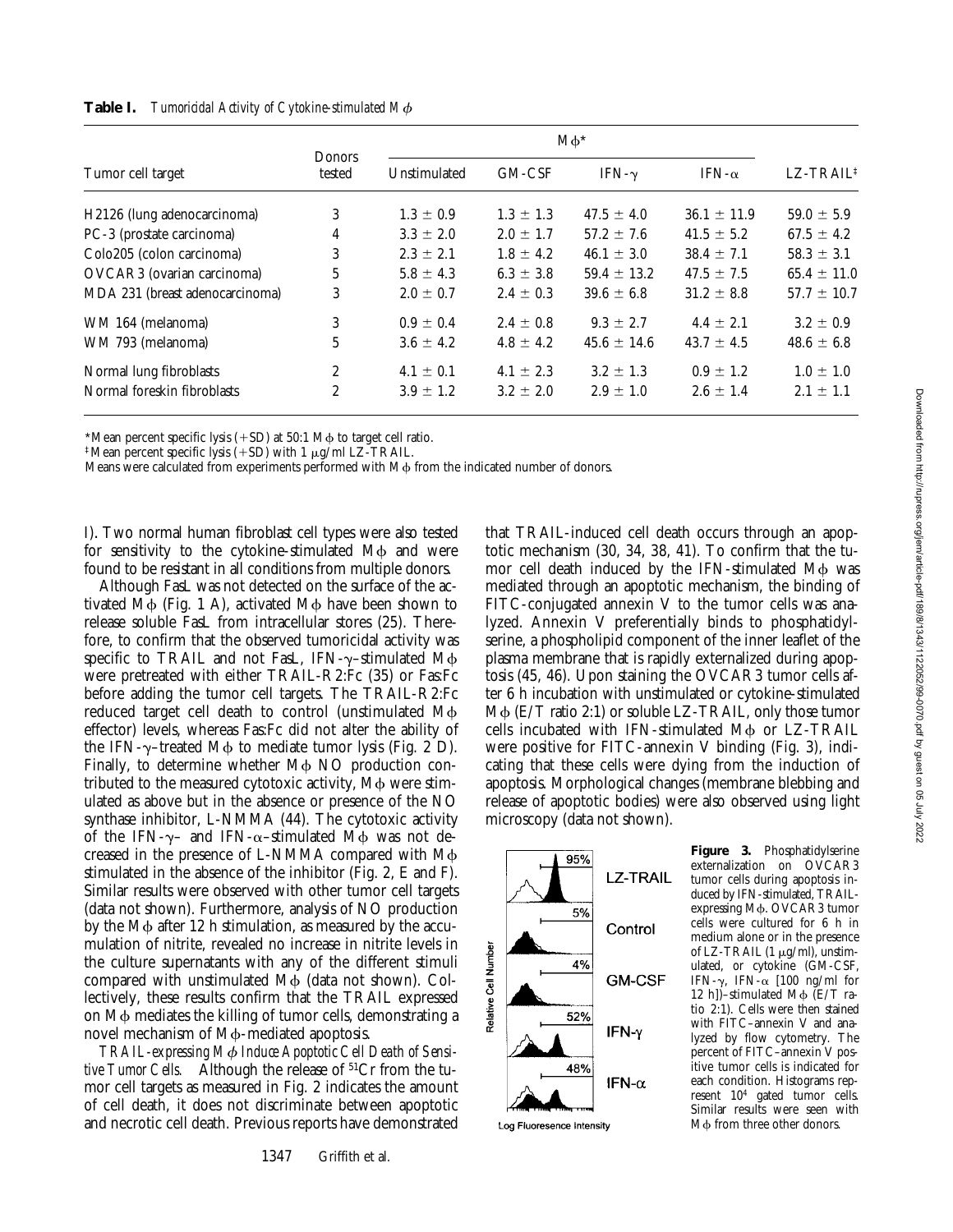Downloaded from http://rupress.org/jem/article-pdf/189/8/1343/1122052/99-0070.pdf by guest on 05 July 2022 Downloaded from http://rupress.org/jem/article-pdf/189/8/1343/1122052/99-0070.pdf by guest on 05 July 2022

*The Principal Mechanism of M*f *Tumoricidal Activity Differs after IFN and LPS Stimulation.* Having demonstrated that IFN-stimulated M $\phi$  express functional TRAIL, the differences between TRAIL and TNF-mediated tumoricidal activity by M $\phi$  were examined. The results presented in Fig. 1 show that TNF was only expressed on M $\phi$  after incubation with LPS. Thus, to demonstrate the biologic activity of the cell surface TNF detected after LPS stimulation, 2 and 12-h LPS-stimulated M<sub>b</sub> were evaluated for the ability to kill the TNF-sensitive target cell, L929 (17). In direct correlation with the flow cytometric results, the 2-h LPSstimulated M $\phi$ , but not the 12-h LPS-stimulated M $\phi$ , killed L929 target cells to levels comparable to soluble TNF (Fig. 4 A). When tested for sensitivity to LZ-TRAIL, the L929 cells were found to be resistant (data not shown). This killing was TNF-specific as demonstrated by the significant inhibition of the lysis of L929 cells upon the addition of TNFR:Fc, but not TRAIL-R2:Fc (Fig. 4 B). To further demonstrate that the cytotoxic activity of IFN- $\gamma$ -stimulated M $\phi$  was mediated by TRAIL and not TNF, tumor cell lysis was measured in the presence of TRAIL-R2:Fc or TNFR:Fc. Only TRAIL-R2:Fc, and not TNFR: Fc, inhibited the IFN- $\gamma$ -stimulated M $\phi$  from killing the tumor cell targets (Fig. 4 C). Thus, human  $M\phi$  have multiple mechanisms for killing a variety of target cells depending on the activation mechanism.

*TRAIL Receptor Expression on Human M*f *Is Altered by IFN.* Because TRAIL can interact with two death-inducing and two non-death-inducing receptors, the distribution of the four known TRAIL receptors on the M $\phi$  surface using receptor-specific mAbs was investigated. Unstimulated  $M\phi$  expressed both TRAIL-R2 and -R3, whereas the levels of TRAIL-R1 and -R4 were at or below detection (Fig. 5 A). However, mRNA for each of the four TRAIL receptors could be detected by reverse transcription (RT)- PCR analysis (Fig. 5 B). The kinetics of TRAIL, TRAIL-R2, and TRAIL-R3 expression after IFN- $\gamma$  stimulation were then measured at both the protein level by flow cytometry and the mRNA level by RT-PCR. Increased TRAIL expression could be detected by 2 h on the cell surface after addition of IFN- $\gamma$  (Fig. 5 C), whereas RT-PCR analysis demonstrated that TRAIL mRNA levels increased by 1 h (Fig. 5 D). No consistent change in TRAIL protein or mRNA levels was detected after GM-CSF treatment compared with untreated  $M\phi$  (Fig. 5, C and D).

Examination of the surface levels of TRAIL-R2 and -R3 during this same 8-h period revealed that IFN- $\gamma$ -stimulated M $\phi$  downregulated TRAIL-R2 expression, whereas TRAIL-R3 was only slightly downmodulated (Fig. 5 C). In contrast, incubation with GM-CSF for 8 h resulted in a slight increase in TRAIL-R2 expression. Analysis of mRNA from IFN- $\gamma$ -stimulated M $\phi$  revealed that TRAIL-R2 mRNA levels remained relatively constant over the 8-h period, whereas the TRAIL-R2 mRNA levels increased in M $\phi$  stimulated with GM-CSF over time (Fig. 5 D). No changes in TRAIL-R3 mRNA were observed with IFN- $\gamma$ or GM-CSF incubation during this period of time (Fig. 5 D), nor were any changes in TRAIL-R1 or -R4 mRNA or



**Figure 4.** TNF-mediated apoptosis by human M $\phi$  occurs after stimulation with LPS but not IFN- $\gamma$ . (A)  $\overline{M\phi}$  were incubated in the absence or presence of LPS for 2 or 12 h and then cultured for 8 h with  $51Cr$ -labeled L929 target cells at the indicated E/T ratios. As a positive control, soluble (s)TNF was added to targets cells at the indicated concentrations. (B) Inclusion of TNFR: Fc (20  $\mu$ g/ml) to 2-h LPS-stimulated M $\phi$  inhibited the killing of L929 target cells, whereas addition of TRAIL-R2:Fc  $(20 \mu g/ml)$  did not.  $(C)$  Killing of WM 793 tumor cells by M $\phi$  stimulated with IFN- $\gamma$  for 12 h can be inhibited by TRAIL-R2:Fc (20 μg/ml), but not TNFR:Fc (20 μg/ml). Data points represent the mean of triplicate wells, and the experiments were repeated at least three times with similar results. For clarity, SD bars were omitted from the graphs, but were  $<$  10% of the value of all points.

protein detected (data not shown). Thus, TRAIL expression can be detected on  $M\phi$  within 2 h after IFN- $\gamma$  stimulation, paired with a concomitant loss in cell surface expression of the cognate death-inducing TRAIL-R2. Similar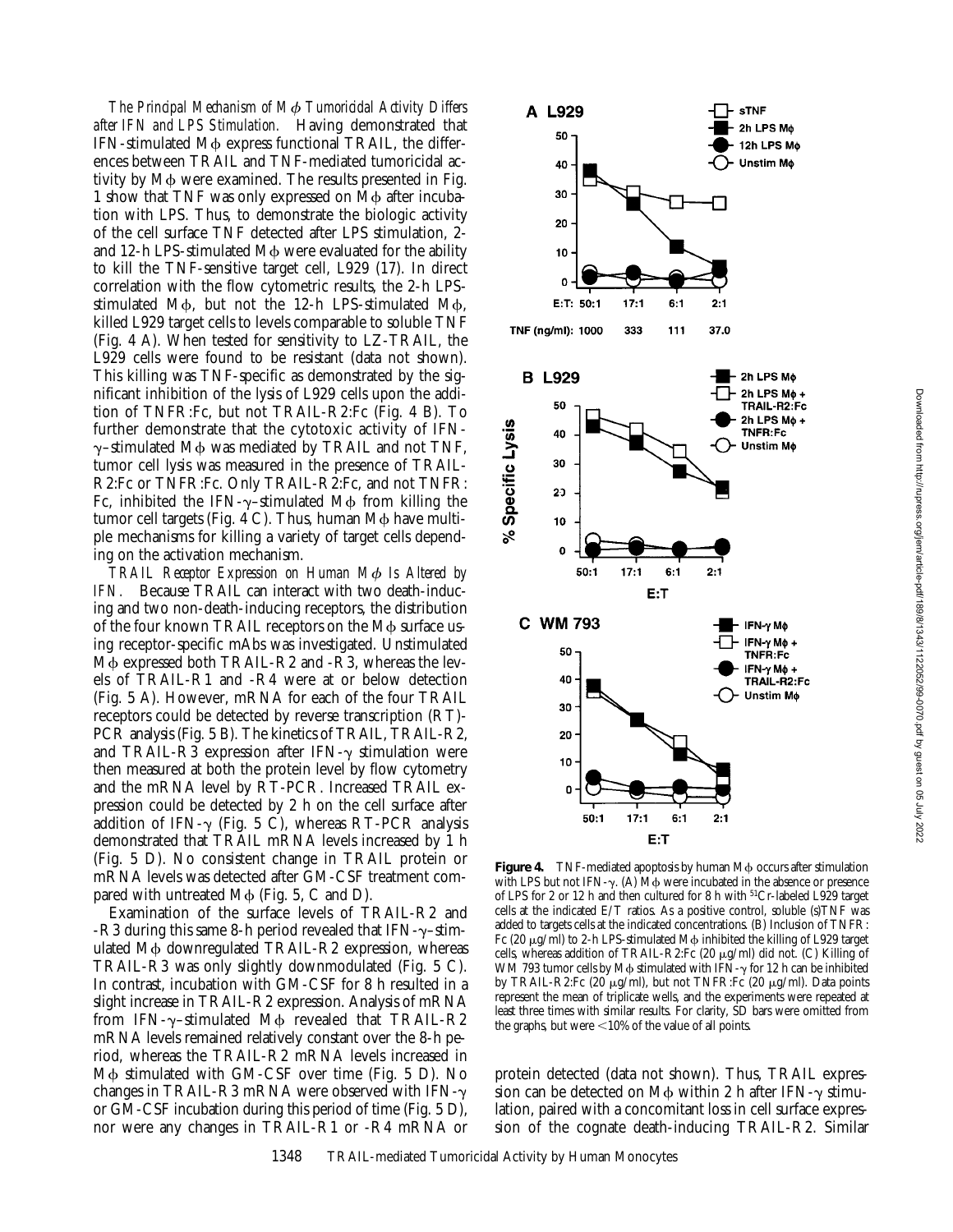



results examining TRAIL and TRAIL receptor expression on IFN- $\alpha$ -stimulated M $\phi$  were also detected (data not shown).

*IFN-stimulated M*f *Are Resistant to TRAIL-induced Death.* The loss of TRAIL-R2 expression suggested that peripheral blood M $\phi$  stimulated with IFN- $\gamma$  would be resistant to TRAIL-mediated death. Thus, M $\phi$  were cultured in the absence or presence of GM-CSF or IFN- $\gamma$  and then examined for sensitivity to LZ-TRAIL. Mo treated with GM-CSF displayed increased sensitivity to TRAIL-induced death compared with untreated M $\phi$ ; in contrast, IFN- $\gamma$  treatment significantly decreased TRAIL-induced M $\phi$  death (Fig. 6 A). Similar results were obtained with IFN- $\alpha$ -stimulated  $M\phi$  (data not shown). No significant changes in  $M\phi$ sensitivity to TRAIL were seen with the other cytokines tested (IL-1, IL-2, IL-3, IL-4, IL-6, IL-7, IL-10, IL-12, and IL-15; data not shown) compared with untreated  $M\phi$ . These results suggest that  $M\phi$  stimulated with IFN- $\gamma$  minimize TRAIL-mediated suicide or fratricide with the downregulation of TRAIL-R2 surface levels. However, it remains possible that additional mechanisms may contribute to the protection of the M $\phi$  from TRAIL-induced death.

The rendering of M $\phi$  resistant to TRAIL-mediated apoptosis after stimulation with IFN- $\gamma$  suggested that the tumor cell targets used in Fig. 2 could be affected in a similar fashion upon culture with IFN- $\gamma$ . OVCAR3 tumor cells were incubated in the absence or presence of IFN- $\gamma$  for 12 h, and then tested for sensitivity to LZ-TRAIL or  $IFN-\gamma$ -stimulated M $\phi$ . In contrast to the M $\phi$ , the sensitivity of OVCAR3 tumor cells was not altered after incubation with IFN- $\gamma$  (Fig.

Figure 5. Surface analysis of IFN-y-stimulated M $\phi$  reveals simultaneous increase in TRAIL expression with downregulation of TRAIL-R2 expression. (A) Flow cytometric analysis of TRAIL-R1, -R2, -R3, and  $-R4$  expression on unstimulated M $\phi$ . Filled histograms represent staining by M271 (anti–TRAIL-R1 mAb), M413 (anti–TRAIL-R2 mAb), M430 (anti–TRAIL-R3 mAb), or M444 (anti–TRAIL-R4 mAb), and open histograms represent staining with isotype control mAb. (B) RT-PCR analysis of TRAIL receptor mRNA expression in normal Mφ. (C) TRAIL, TRAIL-R2, and TRAIL-R3 expression after various times of IFN- $\gamma$ stimulation. Filled histograms represent staining by M413 (anti–TRAIL-R2 mAb), M430 (anti–TRAIL-R3 mAb), or M181 (anti-TRAIL mAb), and open histograms represent staining with isotype control mAb. For comparison, M $\phi$  cultured in the absence or presence of GM-CSF for 8 h were also stained for TRAIL, TRAIL-R2, and TRAIL-R3. (D) RT-PCR analysis of TRAIL, TRAIL-R2, and TRAIL-R3 mRNA levels after M $\phi$  culture in the absence or presence of IFN- $\gamma$  and GM-CSF. b-actin was used as a control over the same time course. Similar results were observed with M<sub>b</sub> from two other donors.

6, B and C). Similar results were seen with other tumor cells (WM 793 and PC-3; data not shown). These results imply that not all cell types respond to IFN- $\gamma$  by gaining resistance to TRAIL-induced death as observed with the M<sub>b</sub>.

# **Discussion**

M $\phi$  not only influence the activities of other immune and nonimmune cells in the body, but also function as effector cells under a variety of conditions  $(1)$ . Activated M $\phi$ display potent tumoricidal activity against several different tumor cell types (7, 47–49). The results presented here demonstrate that one of the mechanisms by which M<sub>b</sub> kill tumor cells is through expression of TRAIL. Mo stimulation with either IFN- $\gamma$  or IFN- $\alpha$  resulted in the rapid expression of TRAIL on the cell surface, but not FasL or TNF. Because TRAIL mediates apoptosis in a high percentage (approximately two thirds) of hematopoietic and nonhematopoietic cell types  $(30, 36, 38, 42)$ ,  $M\phi$  have the potential to mediate apoptosis of a broad range of tumor cell types via TRAIL. Expression of TRAIL appeared to be specific to the IFNs, as  $\overline{M}\phi$  stimulation with either IL-1, IL-2, IL-3, IL-4, IL-6, IL-7, IL-10, IL-12, IL-15, or GM-CSF resulted in no detectable TRAIL expression (data not shown). Interestingly, a concomitant loss of TRAIL-R2 (and to a lesser extent TRAIL-R3) expression was detected upon IFN stimulation, rendering the  $M\phi$  resistant to TRAIL-mediated death. To our knowledge, this is the first demonstration of inducible TRAIL expression on a partic-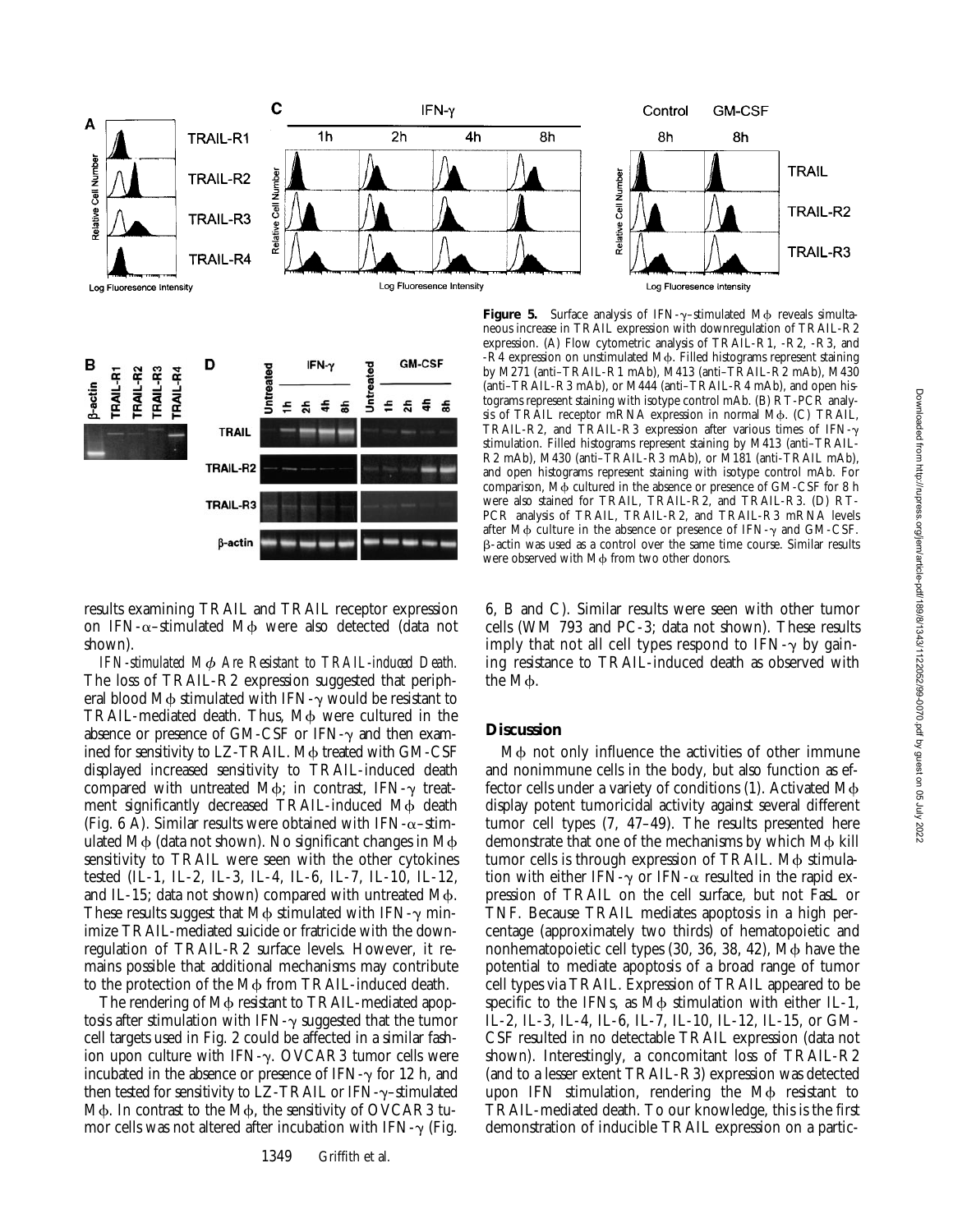

**Figure 6.** IFN- $\gamma$  stimulation renders M $\phi$  resistant to TRAIL-induced death, but not tumor cell targets. (A) Peripheral blood M $\phi$  were incubated for 12 h in the absence or presence of GM-CSF and IFN- $\gamma$ , then tested for sensitivity to LZ-TRAIL. (B) OVCAR3 tumor cells were incubated for 12 h in the absence or presence of IFN- $\gamma$ , then tested for sensitivity to LZ-TRAIL. (C) OVCAR3 tumor cells were cultured for 12 h in the absence or presence of IFN- $\gamma$ , then incubated with unstimulated or IFN- $\gamma$ -stimulated M $\phi$ . Percent specific lysis was measured by <sup>51</sup>Cr release after 8 h, and each data point represents the mean of triplicate wells. For clarity, SD bars were omitted from the graphs, but were  $\leq$  10% of the value of all points. These experiments were repeated at least three times with similar results using M $\phi$  from at least three different donors.

ular human peripheral blood cell population, as well as modulation of the death-inducing TRAIL-R2 by a proinflammatory cytokine on the same cell population.

Although the expression of TRAIL on the IFN-stimu-

lated  $M\phi$  is critical for the tumoricidal activity in our assay system, the sensitivity of the tumor cell to TRAIL-induced apoptosis is also an essential component of this phenomenon, as demonstrated by the fact that the tumor cell lines and normal cells that were resistant to TRAIL-mediated apoptosis were also resistant to TRAIL-expressing M $\phi$ . The identification of two TRAIL receptors with deathinducing ability and two without led to the initial hypothesis that the expression of TRAIL-R3 and/or -R4 conferred resistance to TRAIL-induced death (32, 33, 37). However, it is important to note that this hypothesis was formulated from reports examining the distribution of TRAIL receptor mRNA in several normal tissues and tumor cell lines and from experiments where TRAIL-R3 or -R4 was overexpressed in transfected cells. Most of the tumors used in this study express TRAIL-R3 and/or -R4 (38, 42). When the OVCAR3, WM793, and PC3 tumor cells were cultured with IFN- $\gamma$  before incubation with LZ-TRAIL or IFN-stimulated M $\phi$ , the TRAIL receptor levels remained unchanged, and no significant change in the level of TRAIL sensitivity was observed (data not shown). Thus, the differences in sensitivity of the tumor cells to the TRAIL expressed on the M $\phi$  or the recombinant TRAIL added in solution are probably regulated by a variety of molecular mechanisms, both inside the cell and at the surface.

While our results focused on the tumoricidal activity of TRAIL-expressing M $\phi$ , previous reports have shown these cells can also produce cytotoxic inorganic oxidants, such as NO (10, 11). A role for NO in tumor cell killing has been documented for both human and mouse activated macrophages (4, 44, 50), where the toxicity of NO is mediated via mitochondrial damage, inhibition of DNA synthesis, and disruption of the tricarboxylic acid cycle, ultimately resulting in apoptosis (51, 52). Although murine macrophages release high levels of NO after either LPS or IFN- $\gamma$ stimulation, studies with human peripheral blood M $\phi$  have reported contradictory findings  $(10)$ . In some reports, M $\phi$ stimulated with either LPS or IFN- $\gamma$  (or in combination) failed to release significant levels of NO (12–14, 44, 53), whereas others have reported that IFN- $\alpha$  stimulation results in a slight increase in NO production (54). In our studies, addition of the NO inhibitor L-NMMA to the cytotoxicity assays did not decrease the ability of the IFN- $\gamma$ – and IFN- $\alpha$ -stimulated M $\phi$  to kill the tumor cell targets. Moreover, analysis of the culture supernatants for nitrites revealed no increase after 12 h stimulation with GM-CSF, IFN- $\gamma$ , or IFN- $\alpha$  (data not shown). These observations, coupled with the fact that TRAIL-R2:Fc completely inhibited the tumoricidal activity of the M $\phi$  to background (unstimulated  $M\phi$ ) levels, imply that TRAIL is the primary mediator of the tumoricidal activity after IFN stimulation. Coexpression of TRAIL and TNF, and perhaps other unidentified death-inducing molecules, would theoretically increase both the cytolytic potential of the M $\phi$  and the range of different tumor targets susceptible to M $\phi$ -mediated death.

The importance of IFN in the management of spontaneously arising tumors was recently demonstrated in vivo us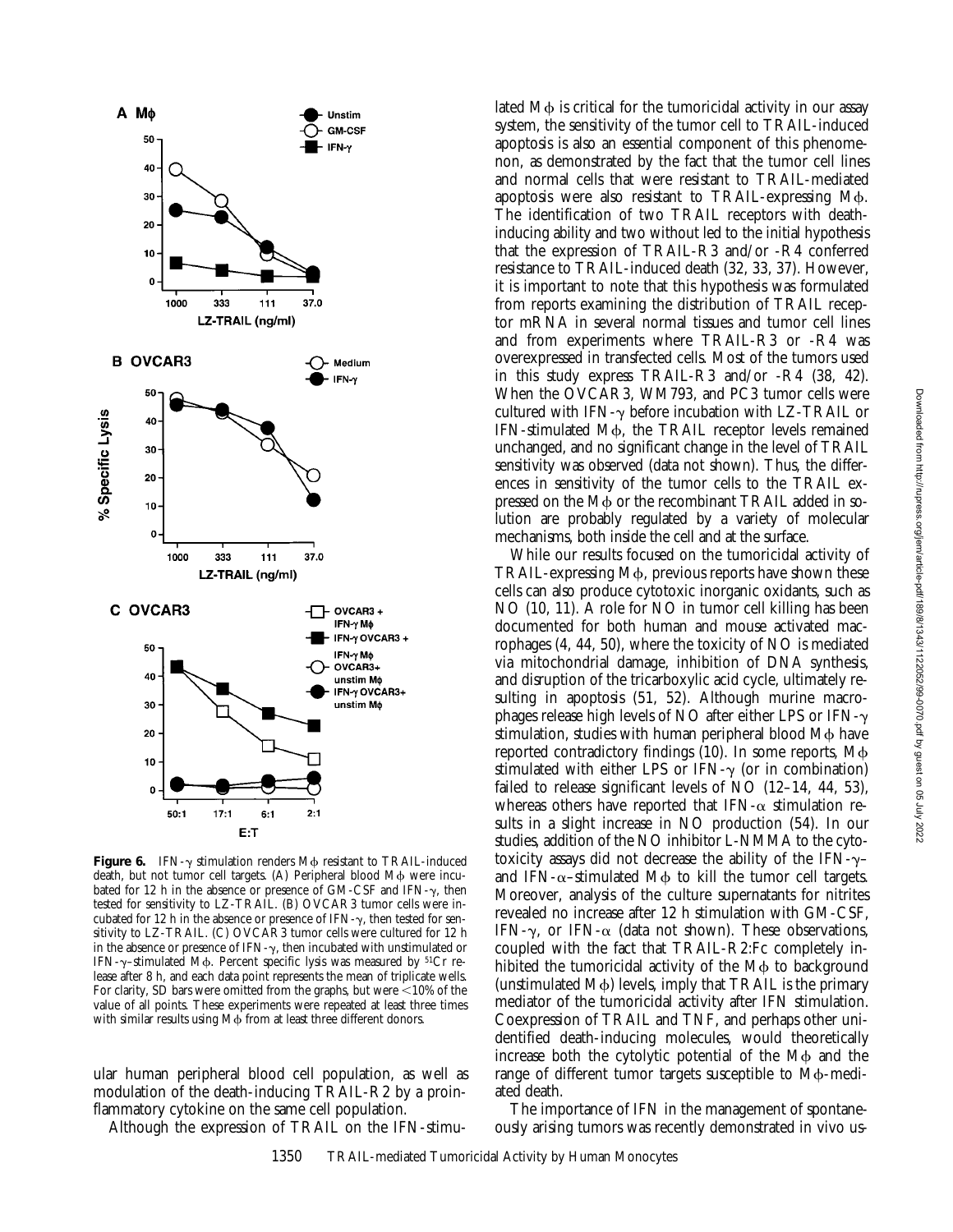ing mice that lack sensitivity to IFN- $\gamma$  (55). Compared with wild-type mice, the IFN- $\gamma$ -insensitive mice develop tumors more rapidly and with greater frequency when challenged with a chemical carcinogen. Part of this "IFN effect" is via the interaction of the IFN with the tumor cells by enhancing the tumor cell tumorigenicity through heightened MHC class I expression. IFN- $\gamma$  may also enhance an innate antitumor mechanism through the induction of TRAIL on cells of the  $M\phi$  lineage (55). Although our data suggest that  $M\phi$  would confer this antitumor activity, further studies are required to determine if other cell types, such as NK cells, neutrophils, and dendritic cells, are also able to express TRAIL after IFN stimulation (56).

Finally, in addition to a role in tumoricidal activity, these

data suggest that  $M\phi$  TRAIL-expression may contribute to other physiologic and pathologic situations, such as the AICD of T cells during HIV infection. Recently, Katsikis et al. (57, 58) have demonstrated that activation-induced peripheral blood T cell apoptosis in HIV-infected individuals was Fas independent, and a potential role for TRAIL in this phenomenon was identified. It was observed that a blocking mAb to TRAIL could inhibit the AICD of T cells in a mixed population of  $HIV^+$  PBMCs (58). However, it was unclear which PBMC subset was expressing TRAIL and responsible for death of the T cells. Thus, the results presented here may provide an explanation for these experimental observations, as well as a basis for examining other activities mediated by activated  $M\phi$ .

We thank Drs. David Cosman, Ray Goodwin, David Lynch, Craig Smith, Michael Widmer, and Doug Williams for careful reading of the manuscript, Gary Carlton for figure preparation, and Anne Aumell for editorial assistance.

Address correspondence to Neil A. Fanger, Department of Discovery Research, Immunex Corporation, 51 University St., Seattle, WA 98101. E-mail: nfanger@immunex.com

*Received for publication 14 January 1999 and in revised form 12 February 1999.*

#### **References**

- 1. Adams, D.O., and T.A. Hamilton. 1984. The cell biology of macrophage activation. *Annu. Rev. Immunol.* 2:283–318.
- 2. Pfeifer, J.D., M.J. Wick, R.L. Roberts, K. Findlay, S.J. Normark, and C.V. Harding. 1993. Phagocytic processing of bacterial antigens for class I MHC presentation to T cells. *Nature.* 361:359–362.
- 3. Gosselin, E.J., K. Wardwell, D.R. Gosselin, N. Alter, J.L. Fisher, and P.M. Guyre. 1992. Enhanced antigen presentation using human Fc gamma receptor (monocyte/macrophage)-specific immunogens. *J. Immunol.* 149:3477–3481.
- 4. Ding, A.H., C.F. Nathan, and D.J. Stuehr. 1988. Release of reactive nitrogen intermediates and reactive oxygen intermediates from mouse peritoneal macrophages. Comparison of activating cytokines and evidence for independent production. *J. Immunol.* 141:2407–2412.
- 5. Jewett, A., J.V. Giori, and B. Bonavida. 1990. Antibodydependent cellular cytotoxicity against HIV-coated target cells by peripheral blood monocytes from HIV seropositive asymptomatic patients. *J. Immunol.* 145:4065–4071.
- 6. Steplewski, Z., M.D. Lubeck, and H. Koprowski. 1983. Human macrophages armed with murine immunoglobulin G2a antibodies to tumors destroy human cancer cells. *Science.* 221: 865–867.
- 7. te Velde, A.A., and C.G. Figdor. 1992. Monocyte mediated cytotoxic activity against melanoma. *Melanoma Res.* 1:303–309.
- 8. Boehm, U., T. Klamp, M. Groot, and J.C. Howard. 1997. Cellular responses to interferon-gamma. *Annu. Rev. Immunol.* 15:749–795.
- 9. Webb, D.S., and T.L. Gerrard. 1990. IFN-alpha and IFNgamma can affect both monocytes and tumor cells to modulate monocyte-mediated cytotoxicity. *J. Immunol.* 144:3643–

3648.

- 10. Weinberg, J.B. 1998. Nitric oxide production and nitric oxide synthase type 2 expression by human mononuclear phagocytes: a review. *Mol. Med.* 4:557–591.
- 11. MacMicking, J., Q.-W. Xie, and C. Nathan. 1997. Nitric oxide and macrophage function. *Annu. Rev. Immunol.* 15: 323–350.
- 12. Zembala, M., M. Siedlar, J. Marcinkiewicz, and J. Pryjma. 1994. Human monocytes are stimulated for nitric oxide release *in vitro* by some tumor cells but not by cytokines and lipopolysaccharide. *Eur. J. Immunol.* 24:435–439.
- 13. Weinberg, J.B., M.A. Misukonis, P.J. Shami, S.N. Mason, D.L. Sauls, W.A. Dittman, E.R. Wood, G.K. Smith, B. McDonald, K.E. Bachus, et al. 1995. Human mononuclear phagocyte inducible nitric oxide synthase (iNOS): analysis of iNOS mRNA, iNOS protein, biopterin, and nitric oxide production by blood monocytes and peritoneal macrophages. *Blood.* 86:1184–1195.
- 14. Konur, A., S.W. Krause, M. Rehli, M. Kreutz, and R. Andreesen. 1996. Human monocytes induce a carcinoma cell line to secrete high amounts of nitric oxide. *J. Immunol.* 157:2109– 2115.
- 15. Feinman, R., D. Henriksen-DeStefano, M. Tsujimoto, and J. Vilcek. 1987. Tumor necrosis factor is an important mediator of tumor cell killing by human monocytes. *J. Immunol.* 138: 635–640.
- 16. Philip, R., and L.B. Epstein. 1986. Tumour necrosis factor as immunomodulator and mediator of monocyte cytotoxicity induced by itself, g-interferon and interleukin-1. *Nature.* 323:86–89.
- 17. Solomon, K.A., M.B. Covington, C.P. DeCicco, and R.C.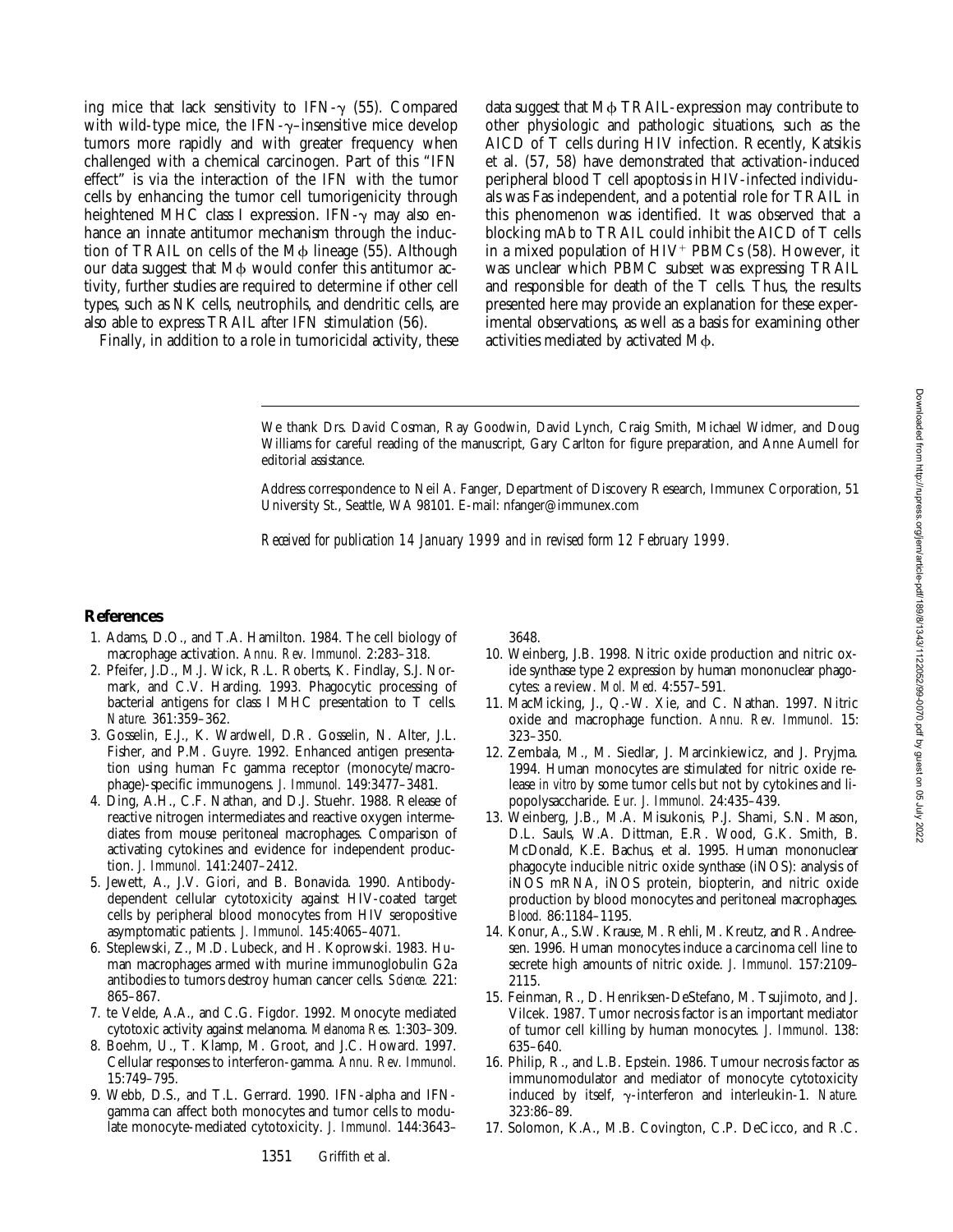Newton. 1997. The fate of pro-TNF- $\alpha$  following inhibition of metalloprotease-dependent processing to soluble TNF- $\alpha$ in human monocytes. *J. Immunol.* 159:4524–4531.

- 18. Fisher, G.H., F.J. Rosenberg, S.E. Straus, J.K. Dale, L.A. Middleton, A.Y. Lin, W. Strober, M.J. Lenardo, and J.M. Puck. 1995. Dominant interfering fas gene mutations impair apoptosis in a human autoimmune lymphoproliferative syndrome. *Cell.* 81:935–946.
- 19. Alderson, M.R., T.W. Tough, T. Davis-Smith, S. Braddy, B. Falk, K.A. Schooley, R.G. Goodwin, C.A. Smith, F. Ramsdell, and D.H. Lynch. 1995. Fas ligand mediates activation-induced cell death in human T lymphocytes. *J. Exp. Med.* 181:71–77.
- 20. Griffith, T.S., T. Brunner, S.M. Fletcher, D.R. Green, and T.A. Ferguson. 1995. Fas ligand-induced apoptosis as a mechanism of immune privilege. *Science.* 270:1189–1192.
- 21. Hahne, M., D. Rimoldi, M. Schroter, P. Romero, M. Schreier, L.E. French, P. Schneider, T. Bornand, A. Fontana, D. Lienard, et al. 1996. Melanoma cell expression of Fas (Apo-1/CD95) ligand: implications for tumor immune escape. *Science.* 274:1363–1366.
- 22. Katsikis, P.D., E.S. Wunderlich, C.A. Smith, L.A. Herzenberg, and L.A. Herzenberg. 1995. Fas antigen stimulation induces marked apoptosis of T lymphocytes in human immunodeficiency virus–infected individuals. *J. Exp. Med.* 181: 2029–2036.
- 23. Badley, A.D., D. Dockrell, M. Simpson, R. Schut, D.H. Lynch, P. Leibson, and C.V. Paya. 1997. Macrophagedependent apoptosis of  $CD4^+$  T lymphocytes from  $HIV$ infected individuals is mediated by FasL and tumor necrosis factor. *J. Exp. Med.* 185:55–64.
- 24. Galle, P.R., W.J. Hofmann, H. Walczak, H. Schaller, G. Otto, W. Stremmel, P.H. Krammer, and L. Runkel. 1995. Involvement of the CD95 (Apo-1/Fas) receptor and ligand in liver damage. *J. Exp. Med.* 182:1223–1230.
- 25. Kiener, P.A., P.M. Davis, B.M. Rankin, S.J. Klebanoff, J.A. Ledbetter, G.C. Starling, and W.C. Liles. 1997. Human monocytic cells contain high levels of intracellular Fas ligand. *J. Immunol.* 159:1594–1598.
- 26. Oyaizu, N., Y. Adachi, F. Hashimoto, T.W. McCloskey, N. Hosaka, N. Kayagaki, H. Yagita, and S. Pahwa. 1997. Monocytes express Fas ligand upon CD4 cross-linking and induce CD4<sup>+</sup> T cells apoptosis. *J. Immunol.* 158:2456-2463.
- 27. Wu, M.X., J.F. Daley, R.A. Rasmussen, and S.F. Schlossman. 1995. Monocytes are required to prime peripheral T cells to undergo apoptosis. *Proc. Natl. Acad. Sci. USA.* 92: 1525–1529.
- 28. Cottrez, F., F. Manca, A.G. Dalgleish, F. Arenzana-Seisdedos, A. Capron, and H. Groux. 1997. Priming of human  $CD4^+$  antigen-specific T cells to undergo apoptosis by HIVinfected monocytes: a two step process involving the gp120 molecule. *J. Clin. Invest.* 99:257–266.
- 29. Dockrell, D.H., A.D. Badley, J.S. Villacian, C.J. Heppelmann, A. Algeciras, S. Ziesmer, H. Yagita, D.H. Lynch, P.C. Roche, P.J. Leibson, and C.V. Paya. 1998. The expression of Fas ligand by macrophages and its upregulation by human immunodeficiency virus infection. *J. Clin. Invest.* 101:2394– 2405.
- 30. Wiley, S.R., K. Schooley, P.J. Smolak, W.S. Din, C.-P. Huang, J.K. Nicholl, G.R. Sutherland, T. Davis Smith, C. Rauch, C.A. Smith, and R.G. Goodwin. 1995. Identification and characterization of a new member of the TNF family that induces apoptosis. *Immunity.* 3:673–682.
- 31. Pan, G., K. O'Rourke, A.M. Chinnaiyan, R. Gentz, R. Ebner, J. Ni, and V.M. Dixit. 1997. The receptor for the cytotoxic ligand TRAIL. *Science.* 276:111–113.
- 32. Pan, G., J. Ni, Y.-F. Wei, G.-I. Yu, R. Gentz, and V.M. Dixit. 1997. An antagonist decoy receptor and a death domain-containing receptor for TRAIL. *Science.* 277:815–818.
- 33. Sheridan, J.P., S.A. Marsters, P.M. Pitti, A. Gurney, M. Skubatch, D. Baldwin, L. Ramakrishnan, C.L. Gray, K. Baker, W.I. Wood, et al. 1997. Control of TRAIL-induced apoptosis by a family of signaling and decoy receptors. *Science.* 277: 818–821.
- 34. Walczak, H., M.A. Degli-Esposti, R.S. Johnson, P.J. Smolak, J.Y. Waugh, N. Boiani, M.S. Timour, M.J. Gerhart, K.A. Schooley, C.A. Smith, et al. 1997. TRAIL-R2: a novel apoptosis-mediating receptor for TRAIL. *EMBO (Eur. Mol. Biol. Organ.) J.* 16:5386–5397.
- 35. Degli-Esposti, M.A., P.J. Smolak, H. Walczak, J. Waugh, C.-P. Huang, R.F. DuBose, R.G. Goodwin, and C.A. Smith. 1997. Cloning and characterization of TRAIL-R3, a novel member of the emerging TRAIL receptor family. *J. Exp. Med.* 186:1165–1170.
- 36. Degli-Esposti, M.A., W.C. Dougall, P.J. Smolak, J.Y. Waugh, C.A. Smith, and R.G. Goodwin. 1997. The novel receptor TRAIL-R4 induces NF-kB and protects against TRAIL-mediated apoptosis, yet retains an incomplete death domain. *Immunity.* 7:813–820.
- 37. Marsters, S.A., J.P. Sheridan, R.M. Pitti, A. Huang, M. Skubatch, D. Baldwin, J. Yuan, A. Gurney, A.D. Goddard, P. Godowski, and A. Ashkenazi. 1997. A novel receptor for Apo2L/TRAIL contains a truncated death domain. *Curr. Biol.* 7:1003–1006.
- 38. Griffith, T.S., W.A. Chin, G.C. Jackson, D.H. Lynch, and M.Z. Kubin. 1998. Intracellular regulation of TRAILinduced apoptosis in human melanoma cells. *J. Immunol.* 161: 2833–2840.
- 39. Schneider, P., N. Holler, J.L. Bodmer, M. Hahne, K. Frei, A. Fontana, and J. Tschopp. 1998. Conversion of membrane-bound Fas (CD95) ligand to its soluble form is associated with downregulation of its proapoptotic activity and loss of liver toxicity. *J. Exp. Med.* 187:1205–1213.
- 40. Walczak, H., R.E. Miller, B. Gliniak, K. Ariail, T.S. Griffith, M. Kubin, W. Chin, J. Jones, A. Woodward, T. Le, et al. 1999. Tumoricidal activity of TRAIL *in vivo. Nat. Med.* 5:157–163.
- 41. Pitti, R.M., S.A. Marsters, S. Ruppert, C.J. Donahue, A. Moore, and A. Ashkenazi. 1996. Induction of apoptosis by Apo-2 ligand, a new member of the tumor necrosis factor cytokine family. *J. Biol. Chem.* 271:12687–12690.
- 42. Griffith, T.S., and D.H. Lynch. 1998. TRAIL: a molecule with multiple receptors and control mechanisms. *Curr. Opin. Immunol.* 10:559–563.
- 43. Mohler, K.M., P.R. Sleath, J.N. Fitzner, D.P. Cerretti, M. Alderson, S.S. Kerwar, D.S. Torrance, C. Otten-Evans, T. Greenstreet, K. Weerawarna, et al. 1994. Protection against a lethal dose of endotoxin by an inhibitor of tumour necrosis factor processing. *Nature.* 370:218–220.
- 44. Martin, J.H.J., and S.W. Edwards. 1993. Changes in mechanisms of monocyte/macrophage-mediated cytotoxicity during culture. *J. Immunol.* 150:3478–3486.
- 45. Fadok, V.A., D.R. Voelker, P.A. Campbell, J.J. Cohen, D.L. Bratton, and P.M. Henson. 1992. Exposure of phosphatidylserine on the surface of apoptotic lymphocytes triggers specific recognition and removal by macrophages. *J. Immu-*